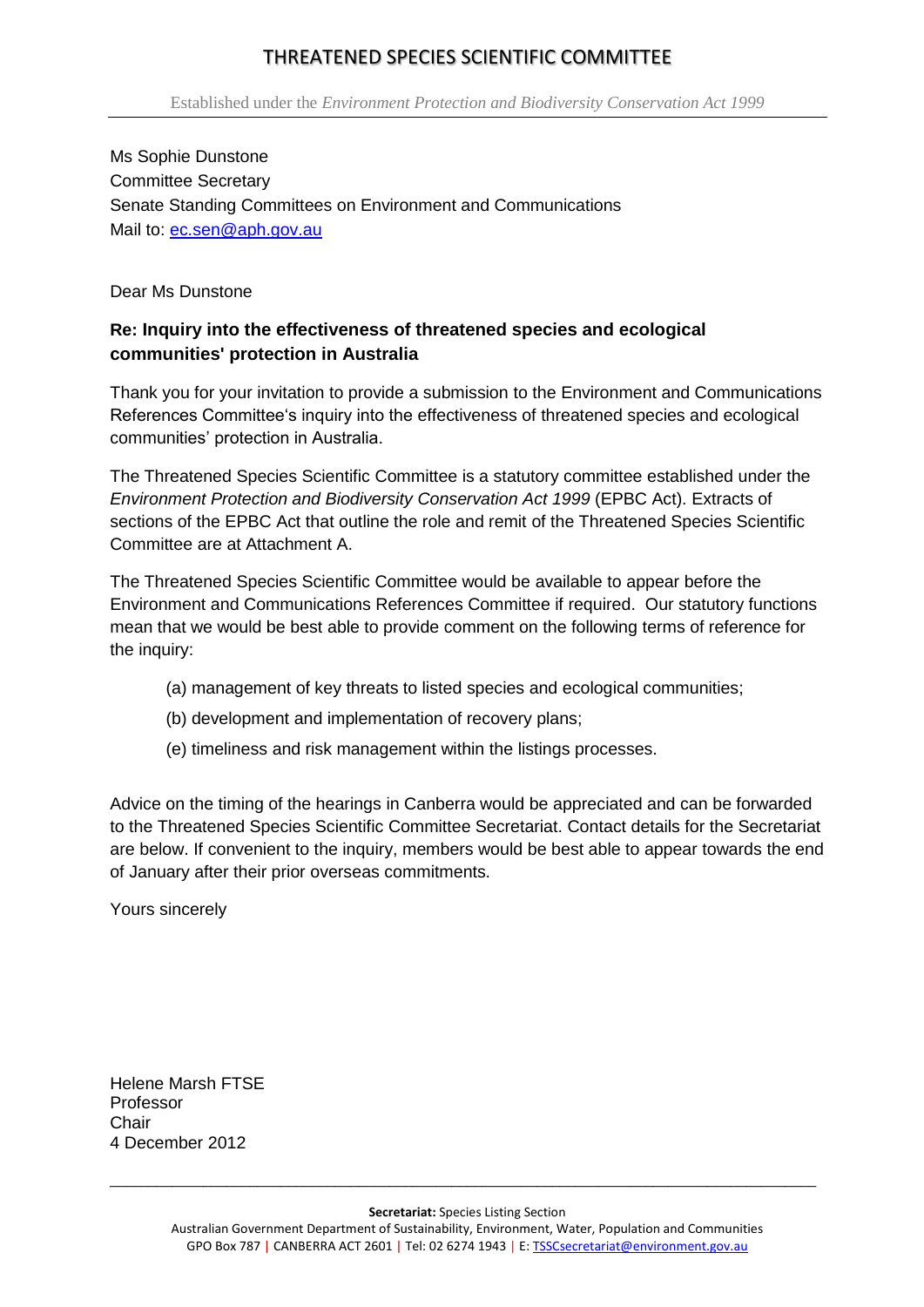## **Extracts of sections of the** *Environment Protection and Biodiversity Conservation Act 1999* **relevant to the work of the Threatened Species Scientific Committee**

The Threatened Species Scientific Committee was established under s502 of the *Environment Protection and Biodiversity Conservation Act 1999* (EPBC Act) as follows:

### **s502 Establishment**

- (1) The Threatened Species Scientific Committee is established.
- (2) The Minister is to determine in writing the composition of the Committee, including the qualifications of its members.
- (3) The Minister is to appoint or reappoint the members of the Committee on a part-time basis for a maximum of five years, and must appoint one of the members to chair the Committee.

Functions of the Threatened Species Scientific Committee are set out under s503 of the EPBC Act as follows:

### **s503 Functions of the Committee**

- (a) Advise the Minister in accordance with Division 5 of Part 13 in relation to recovery plans, threat abatement plans and approved conservation advice;
- (b) advise the Minister (on the Minister's request or on the Committee's initiative) on the amendment and updating of the lists established under Part 13;
- (c) advise the Minister, at his or her request, on matters relating to the administration of this Act;
- (d) give the Minister such other advice as is provided for in this Act; and
- (e) perform such other functions as are conferred on the Committee by this Act.

Broad functions of the Threatened Species Scientific Committee and the Minister (and thereby the Threatened Species Scientific Committee) as outlined in relevant sections of the EPBC Act include:

- **s189(1)** Provide advice to the Minister on amendments to the lists: adding a species that is too difficult to distinguish from another that is eligible for listing; deleting items from a list; and correcting inaccuracies or updating names (see 194N for other list amendment types).
- **s189(1B)** Where advice under 189(1) is to the effect that an item is eligible to be included in a list, include information about what can be done to stop the decline (for the purposes of Approved Conservation Advice) and a recommendation as to whether there should be a recovery plan for the item recommended for listing.
- **s190(1)** Provide advice to the Minister concerning any action that is necessary to prevent a nominated species or community becoming threatened (if the Committee considers that the species or community is not currently eligible for listing).
- **s192(2)** Provide advice to the Minister about the status of species that were listed as extinct and have been rediscovered (but note the Minister is not required to seek the Committee's advice in such cases).
- **s194G** Prepare and give to the Minister the Proposed Priority Assessment List for each Assessment Period.
- **s194J** Give to the Minister a statement setting out why items were or were not included in the Proposed Priority Assessment List.